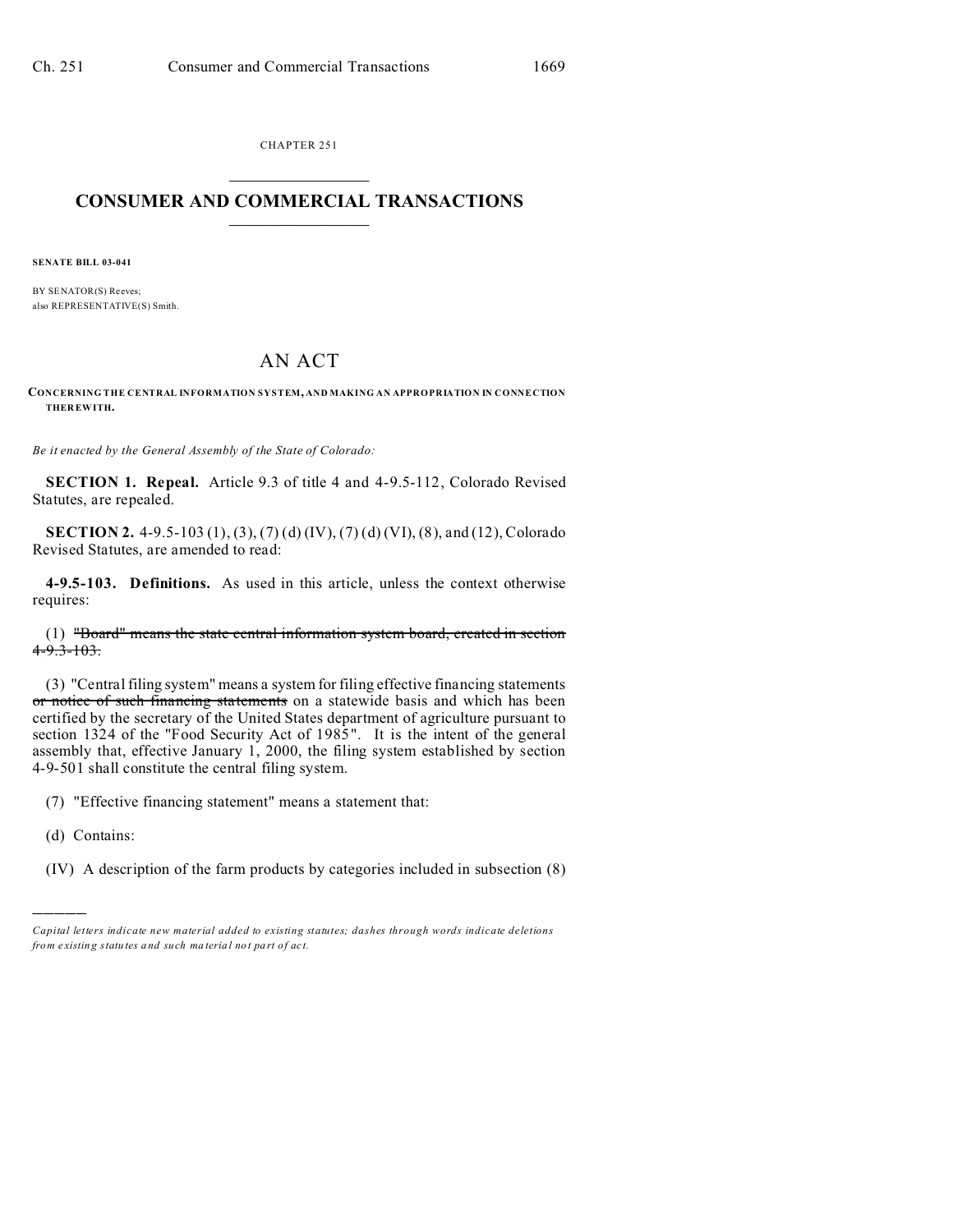of this section subject to the security interest created by the debtor including: The amount of such products, unless all of a particular farm product is subject to the particular security interest; identification of each county, utilizing the county code or other numeric method of identification used to identify the county established by the board CENTRAL FILING OFFICER; where the farm product is produced or stored or to be produced or to be stored; and the crop year, unless every crop year for the duration of the effective financing statement is subject to the particular security interest;

(VI) Such other additional information as the board CENTRAL FILING OFFICER may require to comply with section 1324 of the federal "Food Security Act of 1985", or to more effectively carry out the purposes of this article.

(8) "Farm product" shall mean an agricultural commodity, a species of livestock used or produced in farming operations, or a product of such crop or livestock in its unmanufactured state, that is in the possession of a person engaged in farming operations. "Farm product" shall include, but is not limited to, apples, artichokes, asparagus, barley, cantaloupe, carrots, cattle and calves, chickens, corn, cotton, cucumbers, dry beans, eggs, fish, flax seed, fur-bearing animals, grapes, hay, hogs, honey, honeydew melon, horses, legumes, milk, muskmelon, oats, onions, pecans, popcorn, potatoes, pumpkins, raspberries, rye, seed crops, sheep and lambs, silage, sorghum grain, soybeans, squash, strawberries, sugar beets, sunflower seeds, sweet corn, tomatoes, trees, triticale, turkeys, vetch, walnuts, watermelon, wheat, and wool. The board CENTRAL FILING OFFICER may add other farm products in addition to those lists specified in this subsection (8) if such products are covered by the general definition contained in this subsection (8).

(12) "Registrant" or "registered buyer" means any buyer of farm products, commission merchant or selling agent, who has registered with the board CENTRAL FILING OFFICER pursuant to section 4-9.5-104 (4).

**SECTION 3.** The introductory portions to  $4-9.5-104$   $(1)$ ,  $(2)$ , and  $(3)$   $(a)$  and 4-9.5-104 (4), (5), and (6), Colorado Revised Statutes, are amended, and the said 4-9.5-104 is further amended BY THE ADDITION OF A NEW SUBSECTION, to read:

**4-9.5-104. Central filing system.** (1) The board CENTRAL FILING OFFICER shall be responsible for the design, implementation, and operation of a central filing system for effective financing statements. The system shall provide a means for filing effective financing statements or notices of such effective financing statements with the central filing officer. The system shall include requirements:

(2) The board or its designee CENTRAL FILING OFFICER shall compile all such statements or notices into a master list:

(3) (a) The board or its designee CENTRAL FILING OFFICER shall cause the information on the master list to be published in lists:

(4) All buyers of farm products, commission merchants, selling agents, and other persons may register with the board or its designee CENTRAL FILING OFFICER to receive lists described in subsection (3) of this section. Any buyer of farm products, commission merchant, selling agent, or other person conducting business from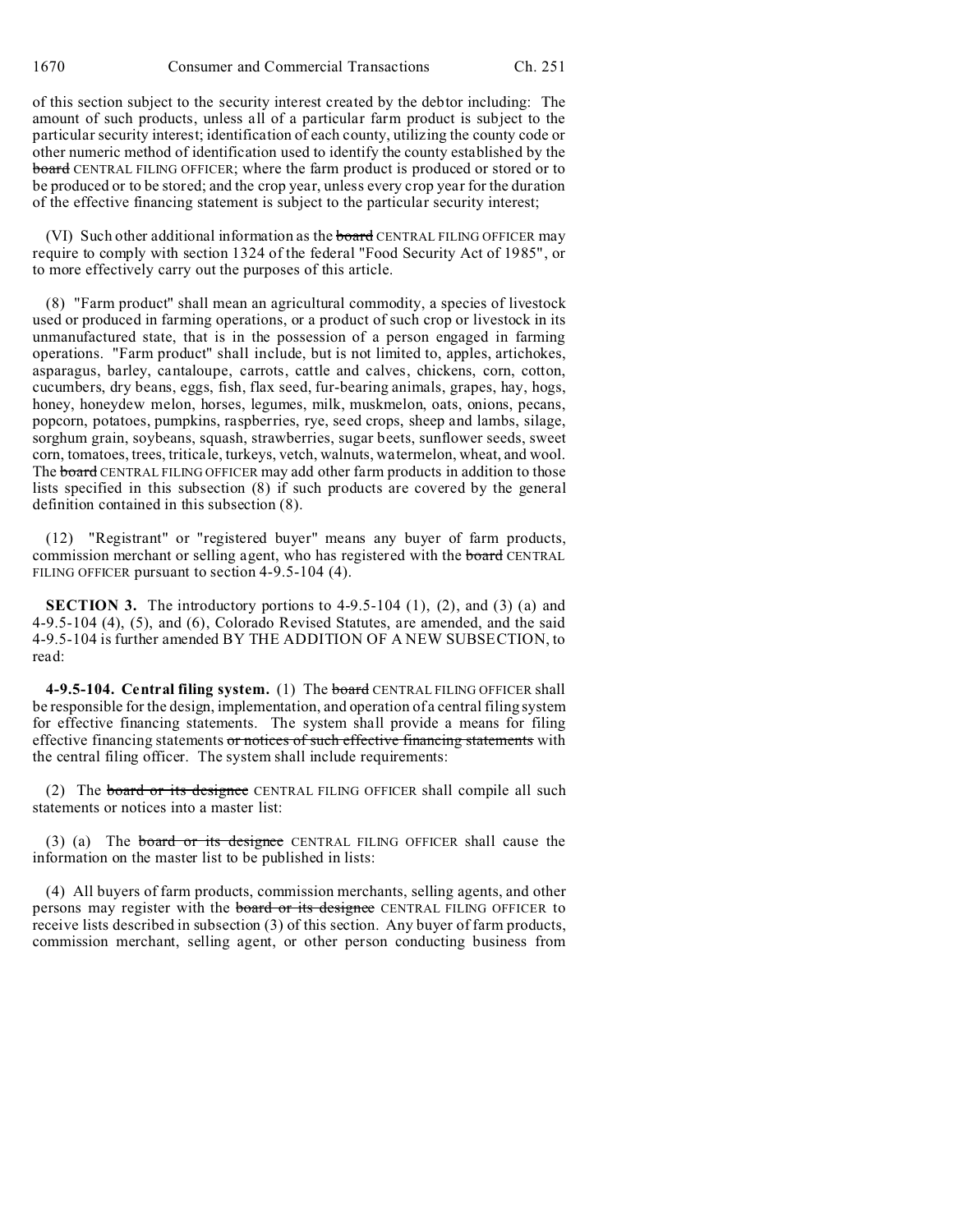multiple locations may be considered as one entity, at its option. Such registration shall be on an annual basis. The board or its designee CENTRAL FILING OFFICER shall provide the form for registration that shall include the name and address of the registrant and the list or lists described in subsection (3) of this section that such registrant desires to receive. A registration shall not be completed until the form provided is properly completed and received by the board or its designee CENTRAL FILING OFFICER accompanied by the proper fee for the desired list or lists.

(5) (a) The lists as identified pursuant to subsection (3) of this section shall be distributed by the central filing officer and shall reflect all then effective filings, calling attention to new filings, changes, and terminations since the last list, and shall be in writing or printed and shall also be stored in microfiche and computer-readable forms FORM. The board CENTRAL FILING OFFICER shall determine the frequency with which the lists identified pursuant to subsection (3) of this section shall be distributed. Such lists may be distributed on an annual basis with three quarterly cumulative supplements OR MORE FREQUENT SUPPLEMENTS AS DETERMINED BY THE CENTRAL FILING OFFICER reflecting all new filings, changes, and terminations since the last list, if it is cost-effective, requested by registered buyers, and permitted by applicable federal law. The board CENTRAL FILING OFFICER shall also provide for the distribution by the central filing officer of the lists in direct computer access form and establish reasonable charges FEES therefor pursuant to article 9.3 of this title SUBSECTION (8) OF THIS SECTION. The **board** CENTRAL FILING OFFICER may also develop other forms in which to distribute lists and establish charges FEES therefor pursuant to  $\pi$  title  $9.3$  of this title SUBSECTION (8) OF THIS SECTION. The distribution LISTS shall be made DISTRIBUTED by first-class mail, postage prepaid. A registrant is deemed to be registered only as to those products, counties, and crop years for which the registrant requests a list. If the name of the seller of a farm product is not on a list requested and received by a registrant, the registrant shall have no liability under this article except as to those farm products for which the registrant has received direct notification of the existence of security interests pursuant to sections 1324 (e) (1) and (g) (2) (A) of the federal "Food Security Act of 1985". The registrant may rely on the representation of the seller as to the seller's identity, so long as the reliance is in good faith.

(b) The board CENTRAL FILING OFFICER shall establish the dates upon which the quarterly distributions LISTS will be made DISTRIBUTED, the dates after which a filing of an effective financing statement will not be reflected on the next quarterly distribution of lists, and the dates by which a registrant must complete a registration to receive the next quarterly list.

(6) The board or its designee CENTRAL FILING OFFICER shall remove lapsed and terminated effective financing statements or notices of such financing statements from the master list prior to preparation of the lists required to be distributed by subsection (5) of this section.

(8) THE CENTRAL FILING OFFICER SHALL ESTABLISH FEES FOR DISTRIBUTING THE MASTER LIST OR PORTIONS THEREOF TO BUYERS OF FARM PRODUCTS, COMMISSION MERCHANTS, SELLING AGENTS, OR OTHER INTERESTED PARTIES PURSUANT TO THIS ARTICLE IN WRITTEN, PRINTED, OR COMPUTER-READABLE FORM. SUCH FEES SHALL BE ESTABLISHED AND COLLECTED IN ACCORDANCE WITH SECTION 24-21-104, C.R.S.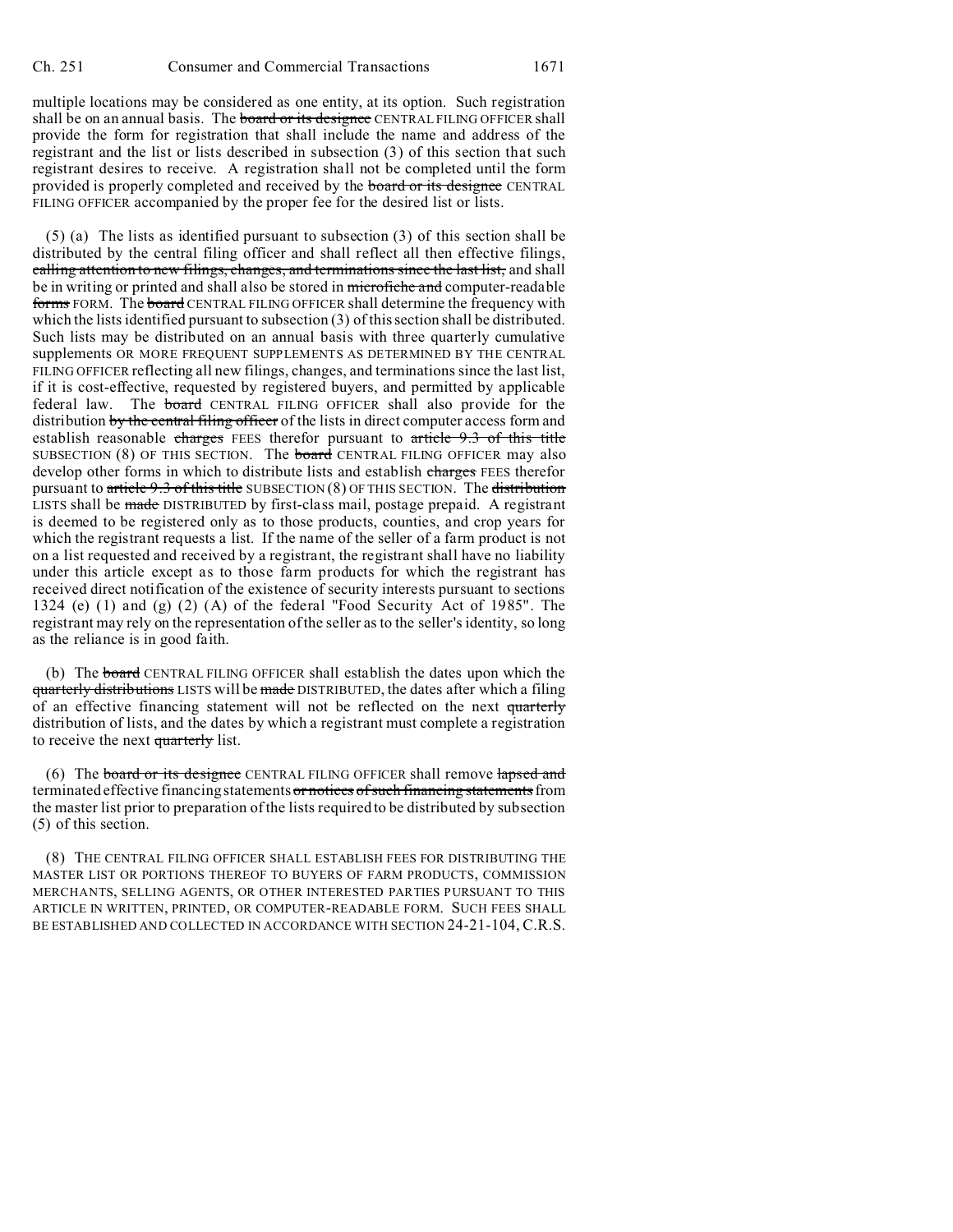**SECTION 4.** 4-9.5-105 (5), Colorado Revised Statutes, is amended to read:

**4-9.5-105. Confirmations.** (5) A buyer of farm products, whether or not registered, may rely conclusively on an oral or written confirmation received pursuant to this section, regardless of any errors or omissions committed by the board or its designee CENTRAL FILING OFFICER in the preparation or issuance of the confirmation. If the **board or its designee** CENTRAL FILING OFFICER confirms orally or in writing to such buyer that the name of the seller is not on the list for a specified product, such buyer shall have no liability under this article and the buyer may rely on the representation of the seller as to the seller's identity, so long as the reliance is in good faith.

**SECTION 5.** 4-9.5-108 (1), Colorado Revised Statutes, is amended to read:

**4-9.5-108. Filings generally.** (1) The central filing officer shall accept for filing all filings pursuant to this title during regular business hours. The central filing officer shall record the date and hour of the filing of such statements. In the event of an electronic filing made other than during regular business hours, the central filing officer shall record the date of filing as follows: If an electronic filing is made other than during the regular business hours of the filing office, the date of filing shall be the day on which such office next commences business, and the hour of filing shall be the commencement of business on such day. All filings made pursuant to this title that are filed as paper documents and not electronically shall be filed in duplicate, and one copy of the statement shall be returned to the filing party stamped to show the time of receipt of the filing. All filings shall be submitted for filing on forms prescribed by the **board** CENTRAL FILING OFFICER. Nothing in this section shall be construed to require the central filing officer to accept for filing any item the rejection of which is required or permitted under section 4-9-520.

**SECTION 6.** 4-9.5-110 (2), (3), and (4), Colorado Revised Statutes, are amended, and the said 4-9.5-110 is further amended BY THE ADDITION OF THE FOLLOWING NEW SUBSECTIONS, to read:

**4-9.5-110. Fees - rules - federal certification - repeal.** (2) The board CENTRAL FILING OFFICER is hereby authorized to adopt such rules and regulations as are necessary to carry out the provisions of this article, and to conform the central filing system to the requirements of the federal "Food Security Act of 1985".

(3) The board CENTRAL FILING OFFICER may contract with one or more public or private parties to perform some or all of its duties under this article; except that the board CENTRAL FILING OFFICER may not delegate the power to make rules or regulations, conduct public hearings, prescribe forms, and establish services and fees therefor.

(4) If required by the federal "Food Security Act of 1985", the board shall apply, no later than July 31, 1999, to the secretary of the United States department of agriculture for certification that the central filing officer and the central filing system, as modified by legislative enactments effective January 1, 2000, continue to comply with the requirements of such federal law.

(5) REVENUES COLLECTED BY THE CENTRAL FILING OFFICER PURSUANT TO THIS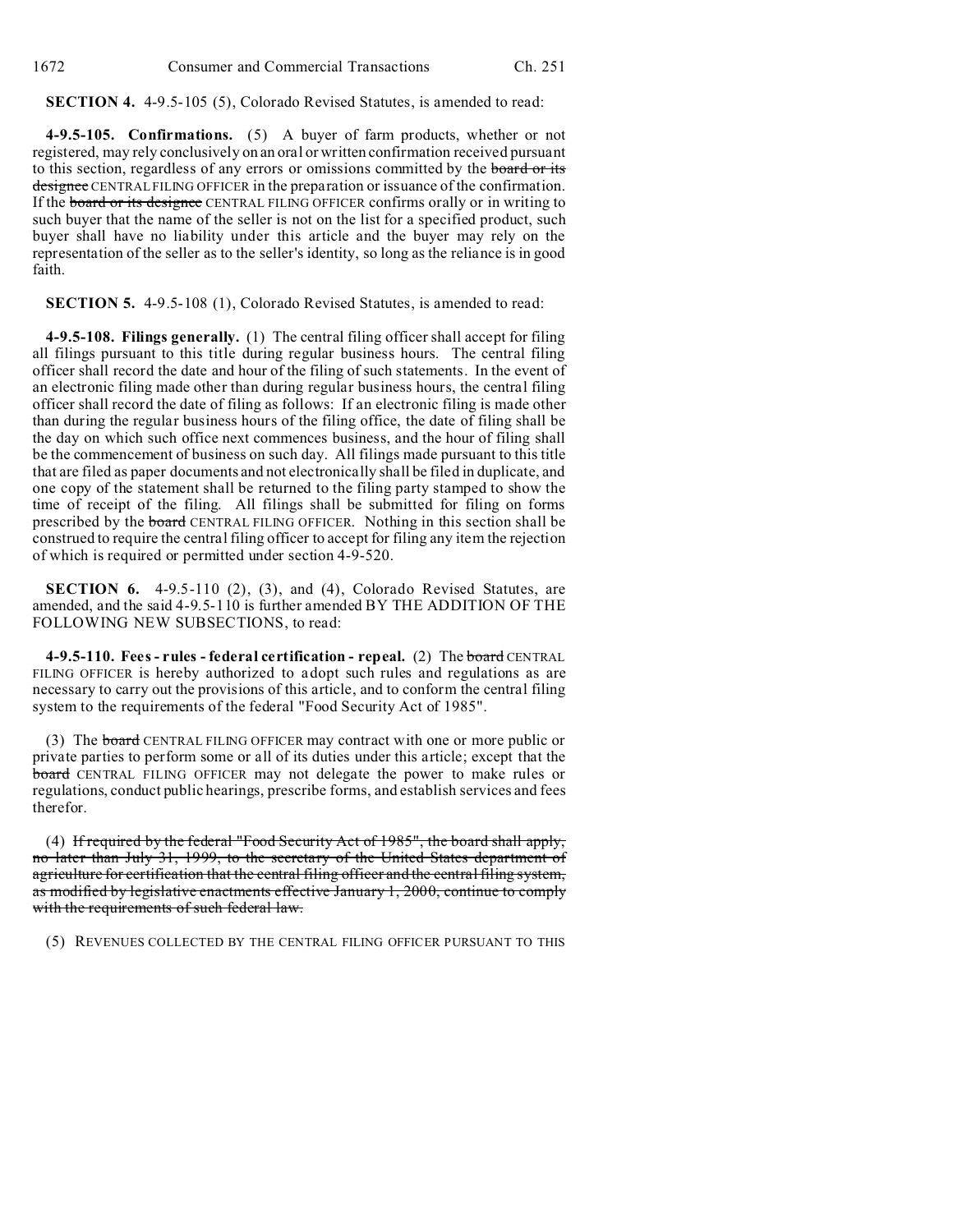ARTICLE SHALL BE TRANSMITTED TO THE STATE TREASURER, WHO SHALL CREDIT THE SAME TO THE DEPARTMENT OF STATE CASH FUND CREATED IN SECTION 24-21-104 (3), C.R.S.

(6) (a) ANY UNEXPENDED AND UNENCUMBERED MONEYS REMAINING IN THE CENTRAL INFORMATION SYSTEM CASH FUND CREATED IN SECTION 4-9.3-105 ON JULY 1, 2003, SHALL BE TRANSFERRED TO THE DEPARTMENT OF STATE CASH FUND CREATED IN SECTION 24-21-104 (3), C.R.S.

(b) THIS SUBSECTION (6) IS REPEALED, EFFECTIVE JULY 1, 2004.

**SECTION 7.** 4-9.5-111, Colorado Revised Statutes, is amended to read:

**4-9.5-111. Penalties.** Any debtor or third party who provides any false or misleading information concerning the name of the owner of any farm products or the existence of any security interest affecting farm products with the intent to deprive the secured party of any of his or her security under the security interest or to defraud or mislead the buyer of any farm product as to the existence of the security interest or fails to pay to the secured party any moneys realized out of the sale of collateral in violation of any security agreement and with the intent to deprive the secured party of such party's rights thereto, or makes a filing that does not include the authorized signature of the secured party as required by section 4-9.5-108 (3), shall be deemed to have violated section 18-5-206, C.R.S., and shall be subject to the penalties described in said section. Any penalty so collected shall be deposited into the central filing system fund for administering the central filing system pursuant to this article TRANSMITTED TO THE STATE TREASURER WHO SHALL CREDIT THE SAME TO THE DEPARTMENT OF STATE CASH FUND CREATED IN SECTION 24-21-104 (3), C.R.S.

**SECTION 8.** Article 9.5 of title 4, Colorado Revised Statutes, is amended BY THE ADDITION OF A NEW SECTION to read:

**4-9.5-112.5. Immunity.** (1) EXCEPT IN CASES OF WILLFUL MISCONDUCT OR BAD FAITH, THE CONTRACTORS RETAINED BY THE CENTRAL FILING OFFICER, AS WELL AS THE EMPLOYEES OF SUCH CONTRACTORS, SHALL BE EXEMPT FROM PERSONAL LIABILITY AS A RESULT OF AN ERROR OR OMISSION IN RECEIVING, ENTERING, STORING, OR PROVIDING INFORMATION OR PERFORMING THEIR DUTIES AS REQUIRED BY THIS TITLE.

(2) ANY ERROR OR OMISSION DESCRIBED IN SUBSECTION (1) OF THIS SECTION SHALL CONSTITUTE A TORT AND NOT A BREACH OF ANY EXPRESS OR IMPLIED CONTRACT.

**SECTION 9.** 16-18.5-104 (5) (b), Colorado Revised Statutes, is amended to read:

**16-18.5-104. Initial collections investigation - payment schedule.** (5) Following the investigation required by subsection (3) of this section, the collections investigator may also:

(b) (I) File a transcript of the order for restitution with the central indexing system board established pursuant to section 4-9.3-103, C.R.S., by means of electronic data transmission SECRETARY OF STATE. From the time of the filing of the transcript, there